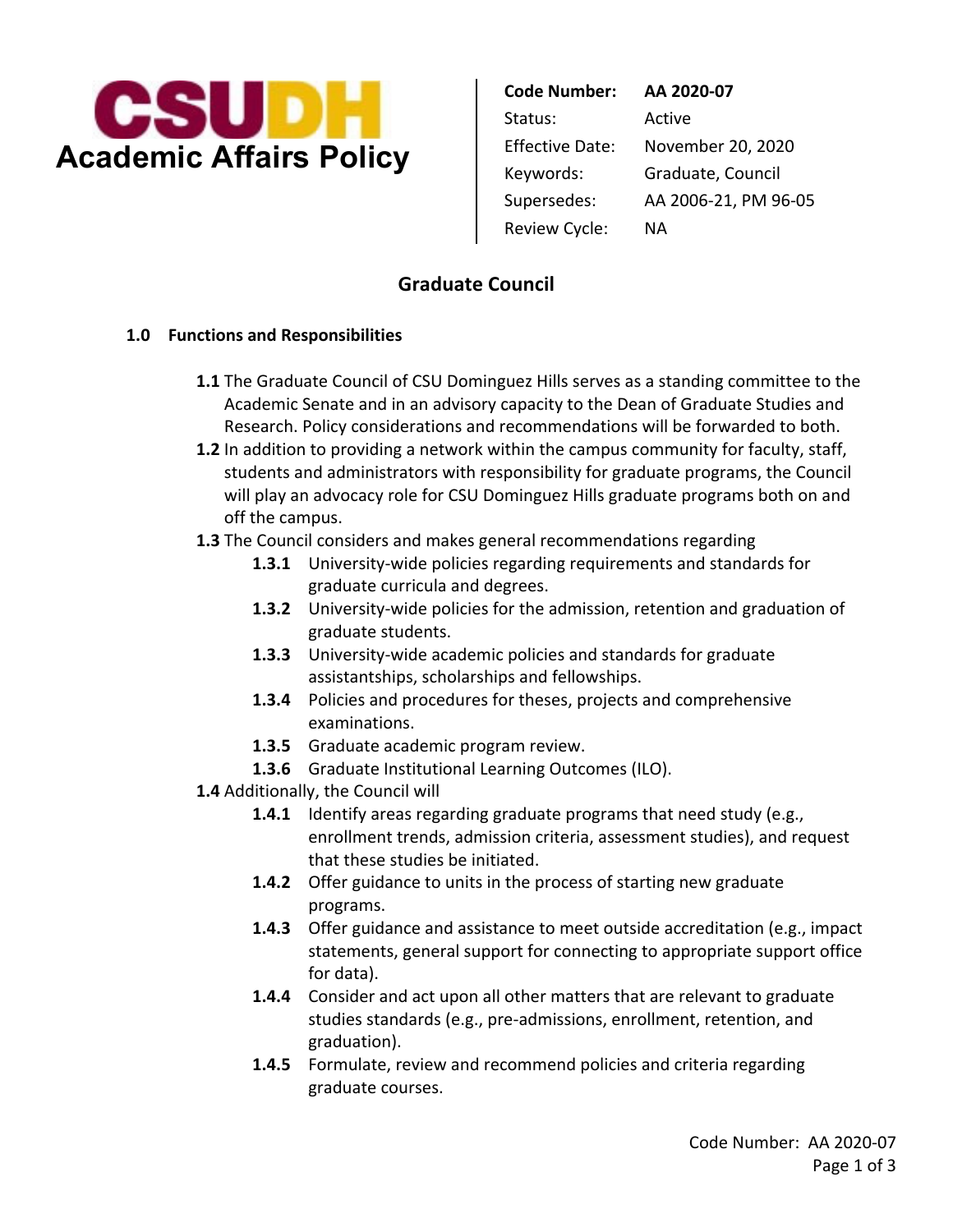- **1.4.6** Formulate, review and recommend policies and criteria regarding post- baccalaureate certificate programs and post-baccalaureate credential programs.
- **1.4.7** Provide an impact statement for new program proposals and program modifications, including discontinuance, to describe the impact, if any, on existing graduate programs as specified by the most current University Curriculum process.
- **1.4.8** Review and evaluate all graduate course proposals based on criteria and procedures as specified by the most current University Curriculum process.
- **1.4.9** Provide advice and support regarding graduate education on campus to the Dean of Graduate Studies & Research.

## **2.0 Membership**

- **2.1** The membership of the Graduate Council Committee shall consist of the following voting and non-voting members:
	- **2.1.1** The voting members of the Graduate Council shall include:
		- **2.1.1.1** The graduate coordinator, chairperson, or their designee for each approved graduate degree published in the campus Academic Plan. Graduate programs may send additional nonvoting representatives
		- **2.1.1.2** One graduate student selected by the Associated Students, Inc.
	- **2.1.2** Ex officio (non-voting) members shall include:
		- **2.1.2.1** Dean of Graduate Studies and Research
		- **2.1.2.2** Coordinator of Graduate Studies
		- **2.1.2.3** Dean of University Library or designee
		- **2.1.2.4** Chair of the Educational Policy Committee
		- **2.1.2.5** Director of Admissions and Records or designee
		- **2.1.2.6** Chair of the University Writing Committee
		- **2.1.2.7** College Deans or their designees
- **2.2** An executive Graduate Council committee will be formed at the beginning of each academic year which consists of one faculty representative from each college or constituency. The executive committee will work with the Grad Council Chair, the Graduate Studies Coordinator, and the Dean of Graduate Studies and Research to function as a steering committee for the Graduate Council.

#### **3.0 Elections and Meetings**

- **3.1** The Graduate Council elects its chair and vice chair (every two years) from among the current faculty members on the Graduate Council at the last meeting of the academic year. The term of office for the Chair and Vice Chair shall be two years. The Chair and Vice Chair shall serve concurrent terms. Election shall be by a simple majority vote of the members of the Council. The Vice Chair serves in the chair's absence. The Graduate Council Executive Committee shall be elected by simple majority vote of the members of the Council.
- **3.2** Additional duties of the Graduate Council Chair or their designee include